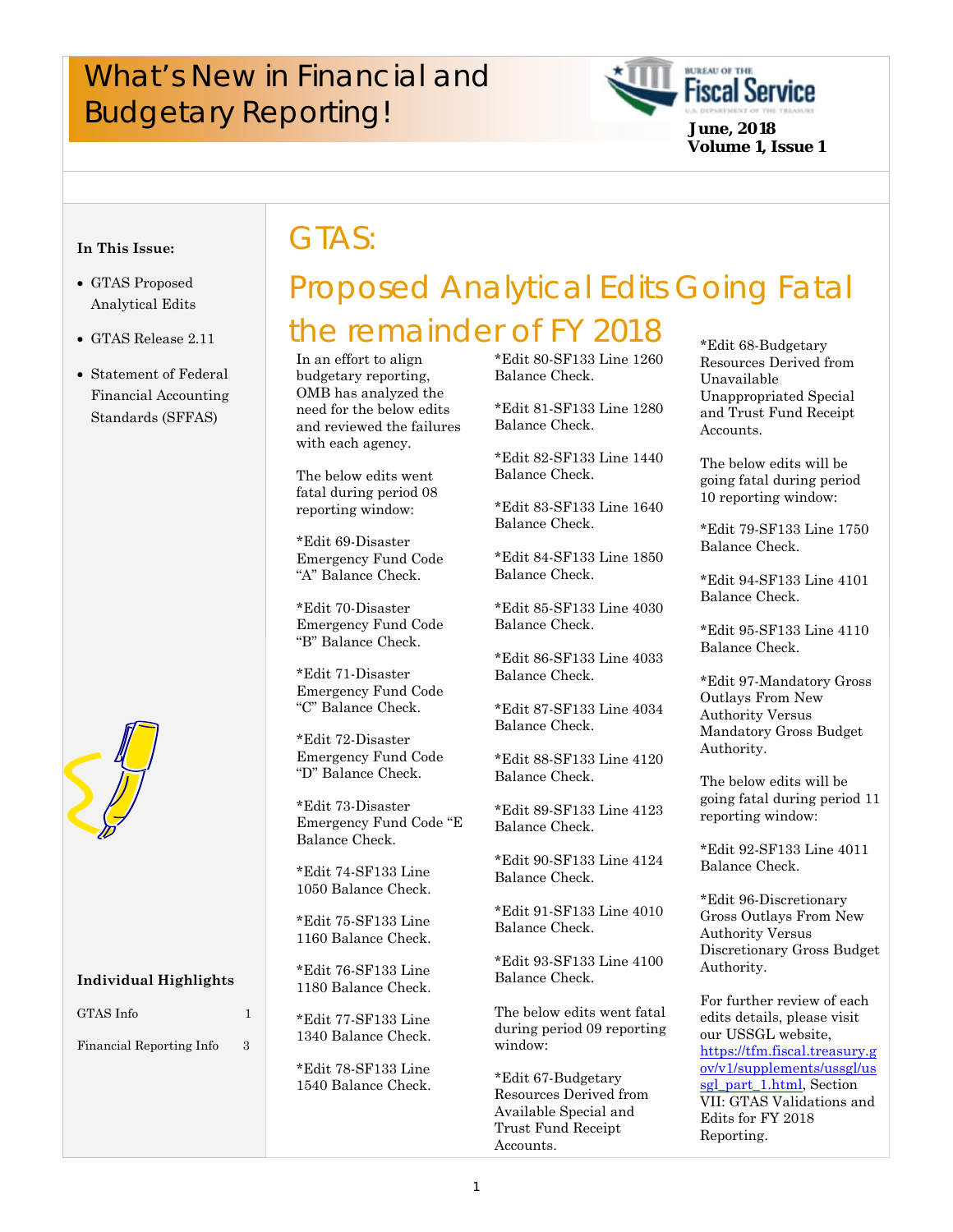

**Have General Questions or Need Help in GTAS or GFRS? (I.e. enrollment, access issues, system requirements, password resets, TAS assignments, feature questions) Contact the Treasury Support Center (TSC) at:** 

#### **GTAS:**

**Phone: 1-877-440-9476 Option 1, then Option 3 Email: gtas@stls.frb.org**

#### **GFRS:**

**Phone: 1-877-440-9476 Option 1, then Option 4 Email: gfrs@stls.frb.org**

**For GTAS inquiries regarding accounting guidance and/or edit and validation issues, please contact the Fiscal Service Accountant assigned to your agency using the following list: http://www.fiscal.treasury.g [ov/fsservices/gov/acctg/gtas/](http://www.fiscal.treasury.gov/fsservices/gov/acctg/gtas/contacts.htm) contacts.htm**

**For GFRS inquiries regarding general information or Financial Reporting, please contact the Fiscal Service Accountant assigned to your agency using the following list: [http://www.fiscal.treasury.g](http://www.fiscal.treasury.gov/fsservices/gov/acctg/gfrs/contacts.htm) ov/fsservices/gov/acctg/gfrs/ contacts.htm**

## What's New: GTAS Version 2.11

The GTAS 2.11 release will feature updates to Homepage Messaging, the Manual Adjustments Module, Intragovernmental (IGT) Module, ACB/PRC Logic change, and several reports.

The Homepage updates will provide additional links to important GTAS reporting information, such as the GTAS Reporting Window schedule. In addition, a new alert functionality will be added that will quickly let GTAS users, who are in the system, know if a vital service has gone down and in need of emergency maintenance.

The Manual Adjustments module will require agencies to enter Manual Adjustments on the USSGL level, rather than the Financial Statement line level, providing the adjustments on a more granular level.

There are several exciting changes happening to the IGT Module with the 2.11 release. A few of the highlighted updates include:

\*Additional historical data

\*Material Difference explanations will be entered into an editable field

\*Material Difference explanations will have easy to identify statuses

\*Certifiers will have the capability to move an explanation back to a Pending status for the Preparer to update

\*IGT Module will display the IGT Preparer and IGT Certifier associated with each Material Difference explanation within the module itself, along with contact information and time and date details.

\*Manual Adjustments made to RC 29 will flow into the IGT Module, removing the additional manual piece of the process.

\*All Manual Adjustment details will be viewable in the IGT Module difference details and the IGT Raw Data File.

\*In anticipation of the Trading Partner Main Account (TPMA) reporting requirements in FY 19, the total Difference details screen of the IGT Module will display the reported amounts and IGT Differences by Fund Family.

CAT B/PRC was first overhauled starting in period 4 of FY 2018. With that implementation we found a few data and logic issues that needed to be addressed. The first was the handling of validations during a Continuing Resolution (CR). The logic was incorrectly applying to expired TAS. This has been corrected so that expired TAS will not be subject to the CR logic (CR Logic is the mechanism where GTAS, during a CR, will go back up to 5 previous fiscal years to find a set of valid CAT B/PRCs for unexpired TAS).

The other issue being addressed with 2.11 in relation to CAT B/PRC is the import of historical data (i.e. data for expired accounts). Up to now, historical data was input by Fiscal Service. With 2.11, historical data will have a source of OMB.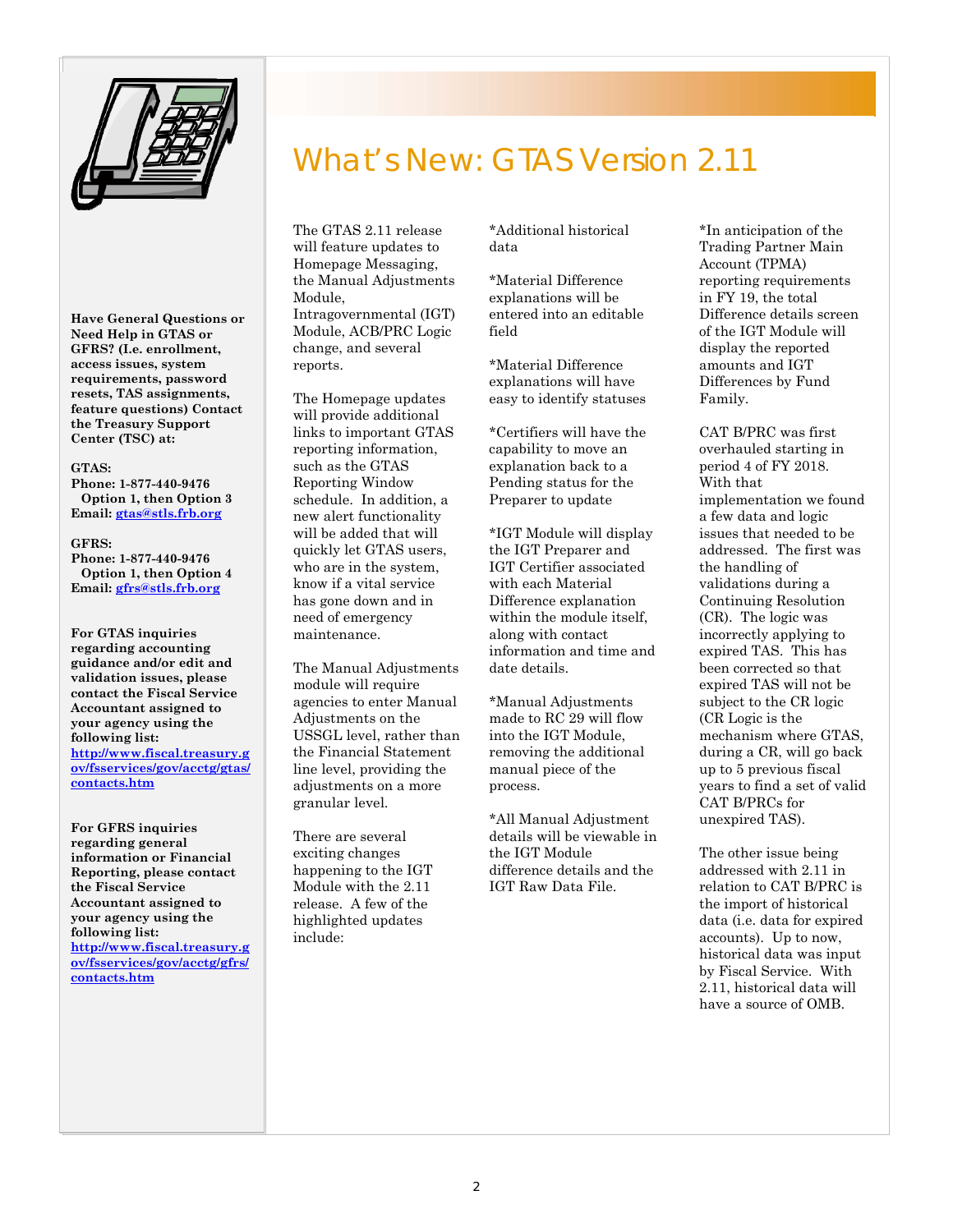

**For Intragovernmental inquiries in GTAS, please contact the Fiscal Service Accountant assigned to your agency using the following list: [http://www.fiscal.treasury.](http://www.fiscal.treasury.gov/fsservices/gov/acctg/gtas/intragovt_contacts.htm) gov/fsservices/gov/acctg/gt as/intragovt\_contacts.htm**

**For USSGL Guidance, please visit the following web page at: http://www.fiscal.treasury. [gov/fsreports/ref/ussgl/ussg](http://www.fiscal.treasury.gov/fsreports/ref/ussgl/ussgl_home.htm) l\_home.htm**

**For Office of Management and Budget (OMB) Guidance, please contact Teresa Tancre at ttancre@omb.eop.gov or 202-395-4836.**

# New Statement of Federal Financial Accounting Standards (SFFAS)

The Bureau of the Fiscal Service will be implementing several new Statement of Federal Financial Accounting Standards (SFFAS) for FY 2018 Financial Report of the U.S. Government. Below is a summary of these new standards and some of the new reporting requirements required by each standard. Agencies should review the TFM 2- 4700 and specific standards in an effort to see all the reporting requirements and changes as a result of these standards.

 SFFAS No.47, *Reporting*   purpose federal financial *Entity*, amends Statement of Federal Financial Accounting Concepts (SFFAC) 2, *Entity and Display*. SFFAS No. 47 determines the most appropriate means, consolidated statements or disclosures, to include information about these organizations in general reports for all entities of the Financial Report of the United States Government. Determining the most appropriate means requires an assessment of the degree to which the following characteristics are met: 1.) the organization is financed by taxes or other nonexchange revenue,

2.) is governed by the Congress and/or the President, 3.) imposes or may impose risks and rewards on the federal government, 4.) and/or provides goods and services on a nonmarket basis. Agencies have been contacted by Fiscal Service to submit SFFAS No. 47 questionnaires which support Fiscal Services' revamp of the TFM 2-4700 Appendix 5. Please review the reported results of TFM 2- 4700 Appendix 5 (5a./5b.), receive concurrence from your Inspector General, and submit questions and concerns to the GTAS Team. Agencies participation in the SFFAS No. 47 implementation plays an influential role in assuring a seamless conversion of this new standard and is greatly appreciated by Fiscal Service.

SFFAS No. 52, *Tax Expenditures* requires certain information on tax expenditures to assist users of the consolidated financial report of the U.S. Government (CFR) in understanding the existence, purpose, and impact of tax expenditures. It requires that the CFR include narrative disclosures and information regarding tax expenditures that inform the reader regarding the

definition of tax expenditures, the general purpose of tax expenditures, the impact on and treatment of tax expenditures within the federal budget process, and the impact of tax expenditures on the government's financial position and condition. It also requires that the CFR alert readers regarding the availability of published information on tax expenditure estimates, such as those published annually by the Department of the Treasury's Office of Tax Policy. SFFAS No. 52 also encourages presentation of tax expenditure as other information (OI) in the CFR.

The following are standards that will be effective in future years but early implementation is permitted.

SFFAS No. 49, *Public-Private Partnerships Disclosure Requirements*, establishes principles to ensure disclosure about Public-Private Partnerships (P3s) are presented in the reporting entity's GPFFRs.